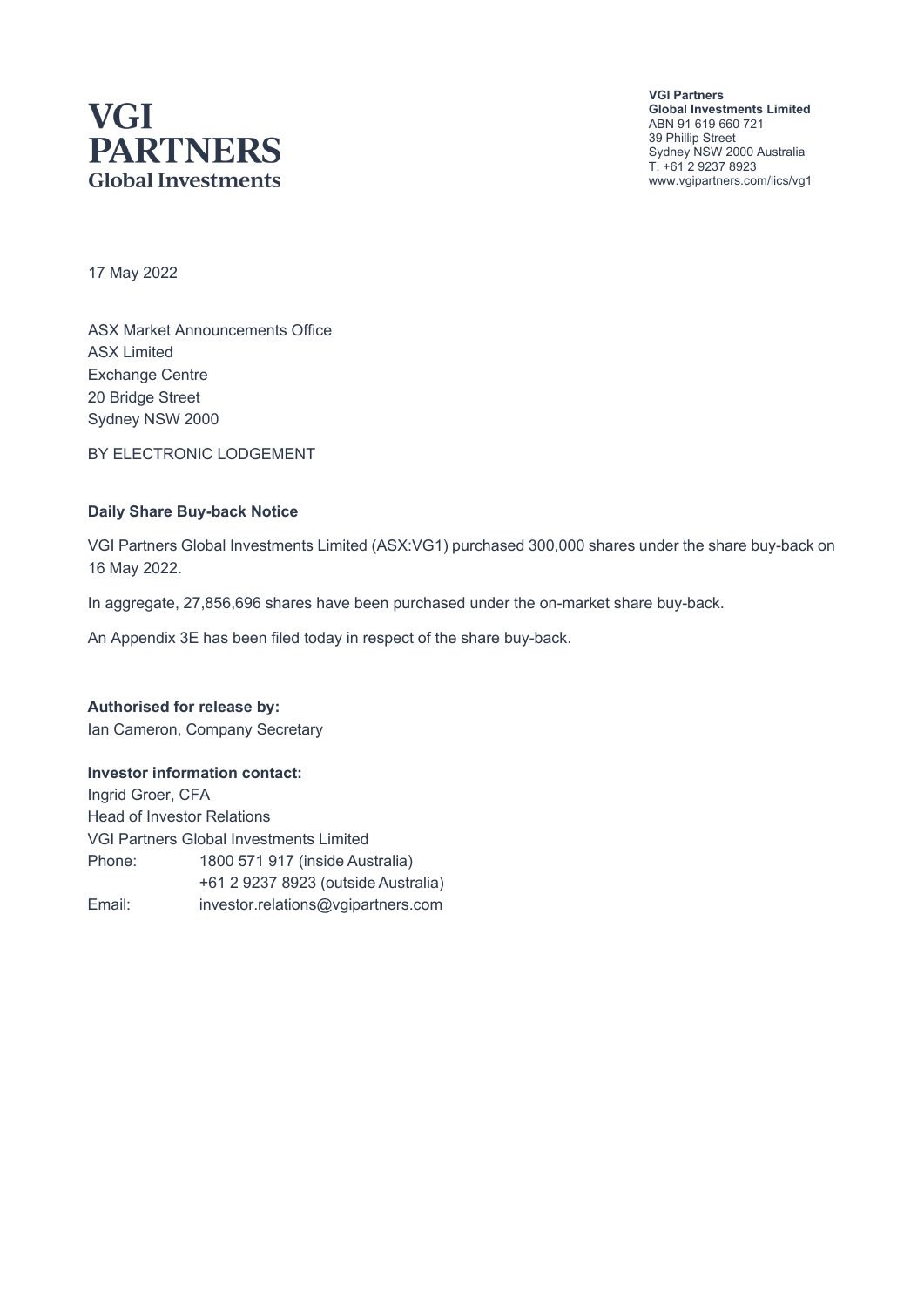*Rule 3.8A*

# **Appendix 3E**

## **Daily share buy-back notice (***except* **minimum holding buy-back and selective buy-back)**

*Information and documents given to ASX become ASX's property and may be made public.* Introduced 1/9/99. Origin: rule 3.6, Appendix 7C. Amended 30/9/2001, 11/01/10

| Name of entity                                 | ABN/ARSN       |  |
|------------------------------------------------|----------------|--|
| <b>VGI Partners Global Investments Limited</b> | 91 619 660 721 |  |

We (the entity) give ASX the following information.

#### **Information about buy-back**

1 Type of buy-back On-market buy-back within 10/12 limit

2 Date Appendix 3C was given to ASX

18 August 2020

### **Total of all shares/units bought back, or in relation to which acceptances have been received, before, and on, previous day**

|   |                                                                                                                                              | <b>Before previous</b><br>day | Previous day |
|---|----------------------------------------------------------------------------------------------------------------------------------------------|-------------------------------|--------------|
| 3 | Number of shares/units bought<br>back or if buy-back is an equal<br>access scheme, in relation to<br>which acceptances have been<br>received | 27,556,696                    | 300,000      |
|   | Total consideration paid<br>or<br>payable for the shares/units                                                                               | \$62,571,760.56               | \$472,380.00 |

<sup>+</sup> See chapter 19 for defined terms.